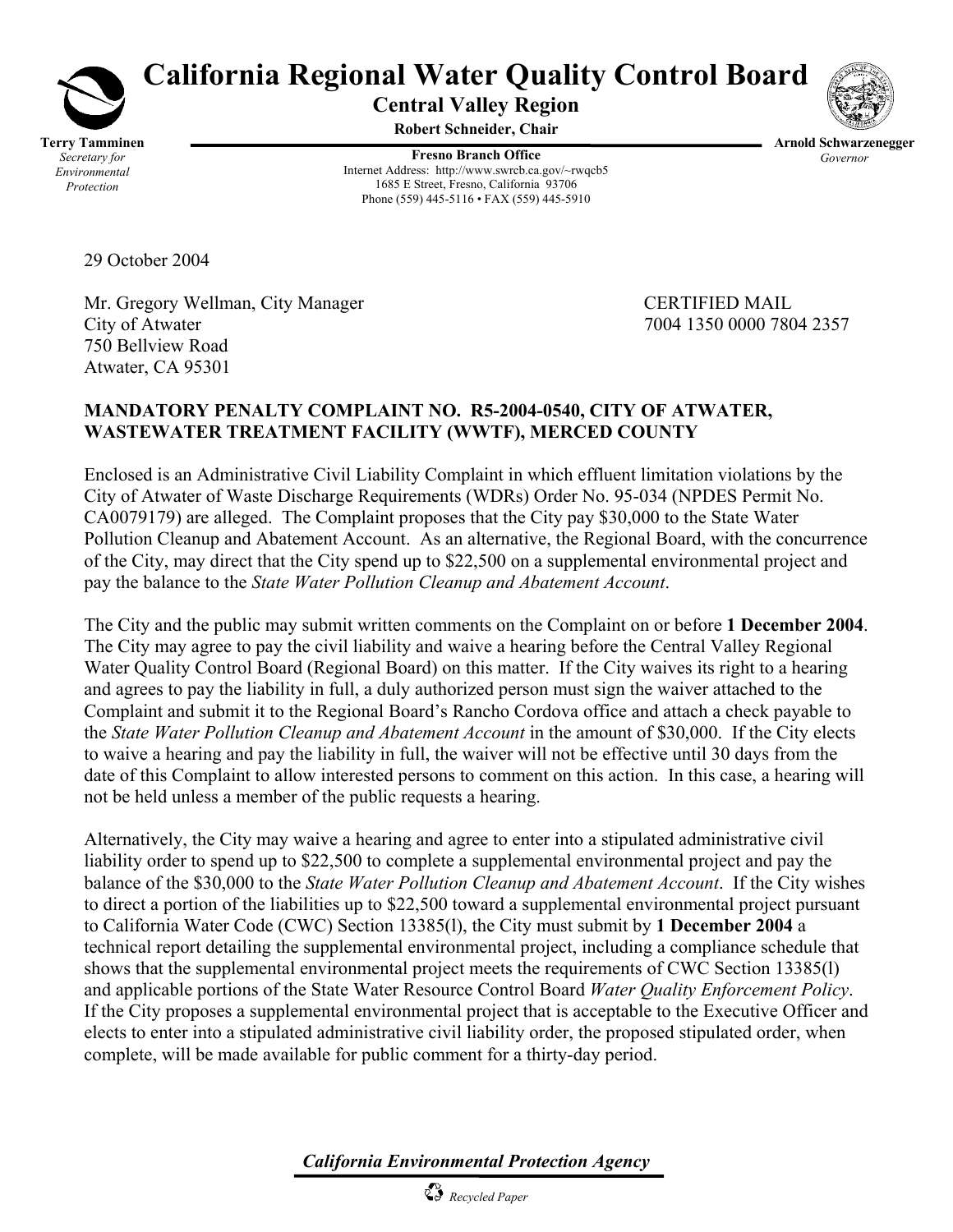If the City does not waive its right to a hearing or another person requests a hearing, a hearing will be scheduled for **28 January 2005** at the Regional Board meeting in Rancho Cordova. Notice of the public hearing will be provided at least ten days in advance of the Regional Board meeting.

If the matter will be heard before the Regional Board, and the City desires that the Regional Board consider written evidence, it must submit such written evidence, including testimony and exhibits, to the Regional Board at the above office (Attention: Barry Hilton), by 4:30 p.m. on **1 December 2004.** The Regional Board may refuse to admit evidence into the record that is not submitted by the above specified date and time.

If you have any questions regarding these matters, please call Barry Hilton at (559) 445-5455.

THOMAS R. PINKOS Executive Officer

Enclosure: Administrative Civil Liability Complaint

cc: Ms. Kathi Moore (WTR-7), U.S. EPA, Region 9, San Francisco Ms. Catherine George, Office of Chief Counsel, Regional Water Quality Control Board, San Diego Mr. Mark Bradley, Compliance Assurance and Enforcement Unit, State Water Resources Control Board, Sacramento Mr. Philip Isorena, Division of Water Quality, State Water Resources Control Board, Sacramento Mr. Dave Carlson, Program Manager, Regional Water Quality Control Board, Ranch Cordova California Department of Health Services, Fresno Merced County Environmental Health, Merced Mr. Monte Hammamoto, Veolia Water, Atwater

Mr. Warren Tellefson, Central Valley Clean Water Association (CVCWA), Auburn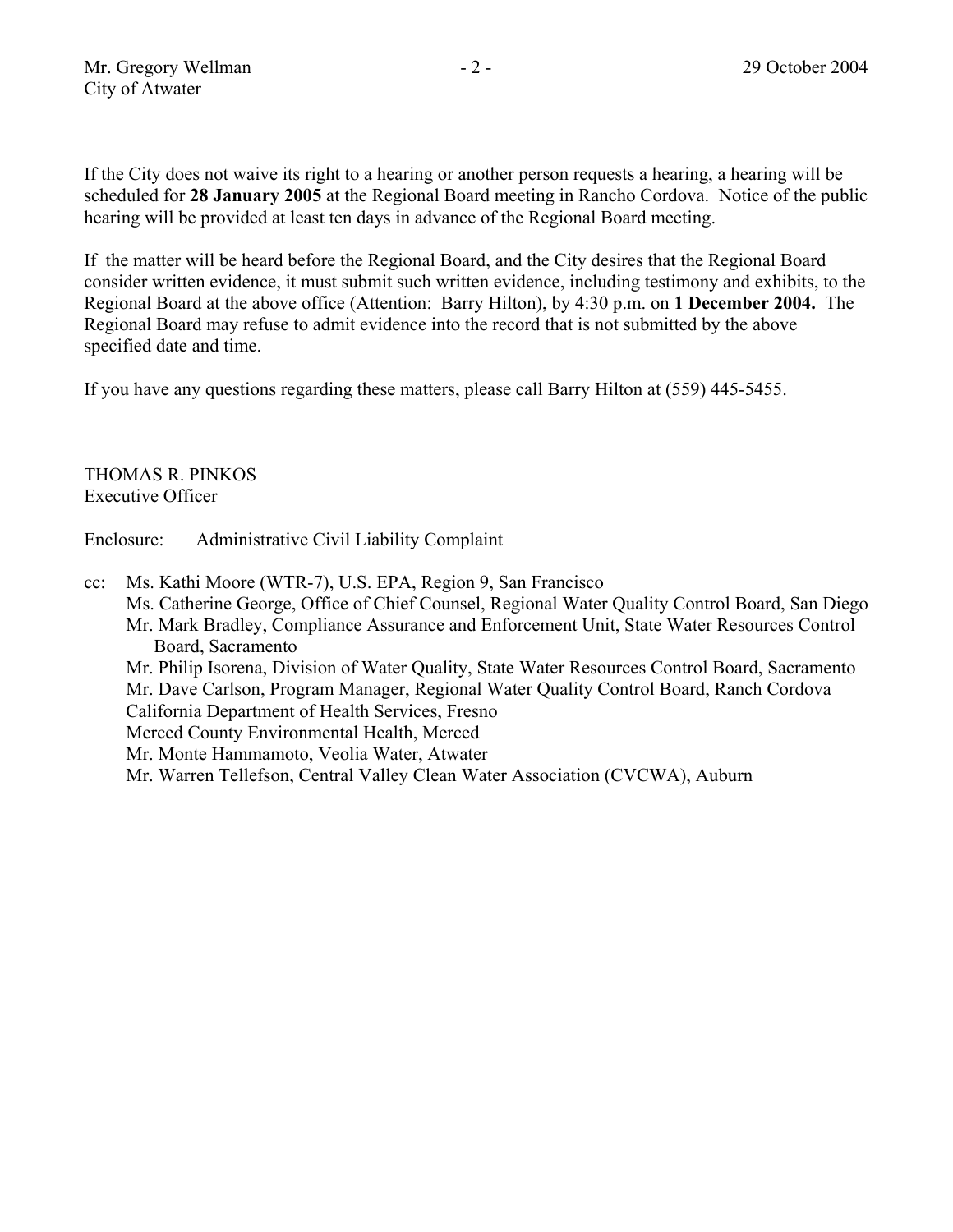#### CALIFORNIA REGIONAL WATER QUALITY CONTROL BOARD CENTRAL VALLEY REGION

#### ADMINISTRATIVE CIVIL LIABILITY COMPLAINT NO. R5-2004-0540

#### MANDATORY MINIMUM PENALTY IN THE MATTER OF CITY OF ATWATER WASTEWATER TREATMENT FACILITY MERCED COUNTY

This complaint to assess Mandatory Minimum Penalties (MMPs) pursuant to California Water Code (CWC) section 13385 is issued to the City of Atwater (herein Discharger) based on a finding of violations of Waste Discharge Requirements Order No. 95-034 (NPDES Permit No. CA0079179).

The Executive Officer of the California Regional Water Quality Control Board, Central Valley Region (Regional Board) finds the following:

- 1. On 24 February 1995, the Regional Board adopted Order No. 95-034 authorizing the Discharger to discharge pollutants from its wastewater treatment facility (WWTF) to the Atwater Drain, a water of the United States.
- 2. On 31 July 2002, the Office of Administrative Law approved the State Water Resources Control Board's (State Board) *Water Quality Enforcement Policy* (WQEP).
- 3. CWC section 13385(a) subjects any person who violates any waste discharge requirements to civil liability.
- 4. California Water Code section 13385(h)(1) requires the Regional Board to assess a mandatory minimum penalty of three thousand dollars (\$3,000) for each serious violation.
- 5. California Water Code section 13385(h)(2) states, in part, the following:

For the purpose of this section, a "serious violation" means any waste discharge that violates the effluent limitations … for a Group II pollutant, as specified in Appendix A to Section 123.45 of Title 40 of the Code of Federal Regulations, by 20 percent or more or for a Group I pollutant, as specified in Appendix A to Section 123.45 of Title 40 of the Code of Federal Regulations, by 40 percent or more.

- 6. California Water Code section 13385(l) states in part:
	- (1) In lieu of assessing penalties pursuant to subdivision (h) or (i), the state board or regional board, with the concurrence of the discharger, may direct a portion of the penalty amount to be expended on a supplemental environmental project in accordance with the enforcement policy of the state board. If the penalty amount exceeds fifteen thousand dollars (\$15,000), the portion of the penalty amount that may be directed to be expended on a supplemental environmental project may not exceed fifteen thousand dollars (\$15,000) plus 50 percent of the penalty amount that exceeds fifteen thousand dollars (\$15,000).
	- (2) For the purposes of this section, a "supplemental environmental project" means an environmentally beneficial project that a person agrees to undertake, with the approval of the regional board, that would not be undertaken in the absence of an enforcement action under this section.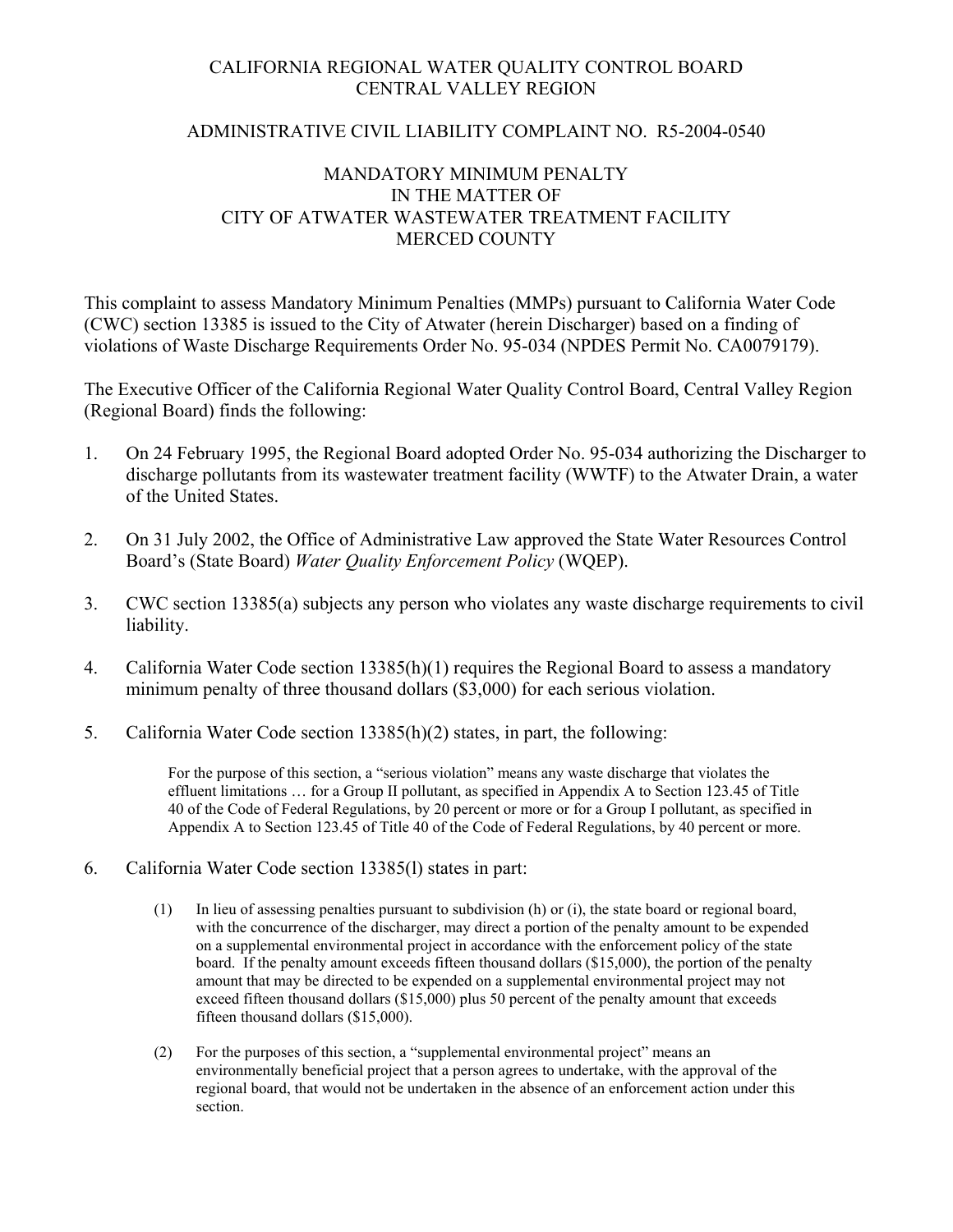## COMPLAINT NO. R5-2004-0540 -2-CITY OF ATWATER WASTEWATER TREATMENT FACILITY MERCED COUNTY

- (3) This subdivision applies to the imposition of penalties pursuant to subdivision (h) or (i) on or after January 1, 2003, without regard to the date on which the violation occurs.
- 7. Order No. 95-034 includes the following effluent limitations:

#### **B. Effluent Limitations**

1. Effluent shall not exceed the following limits:

| Constituents          | Units        | Monthly<br>Average | Weekly<br>Average | 7-Day<br>Median | Daily<br>Maximum |
|-----------------------|--------------|--------------------|-------------------|-----------------|------------------|
| <b>Total Coliform</b> | $MPN/100$ mL | --                 | $- -$             | 23              | 500              |
|                       |              | * * *              |                   |                 |                  |

- 6. …the Discharger shall not have an EC greater than the source water EC plus 500 µmhos/cm.
- 8. According to monitoring reports submitted by the Discharger, it committed nine (9) serious violations between 1 January 2001 and 31 July 2004 involving the discharge of total coliform, a Group I pollutant. Three serious violations exceeded the effluent daily maximum limitation by 40 percent or more and six serious violations exceeded the effluent seven-sample median by 40 percent or more. A summary of these serious violations is shown in Attachment A, a part of this Complaint. Pursuant to CWC Section 13385(h)(1), the MMPs for these serious violations are twenty-seven thousand dollars (\$27,000).
- 9. In addition to the provisions of CWC section 13385(h), CWC section 13385(i)(1) requires the Regional Board to assess an MMP of three thousand dollars (\$3,000) for each violation, not counting the first three violations, if a discharger violates a waste discharge requirement effluent limitation four or more times in any period of six consecutive months. Violations of this frequency are termed chronic violations. For purposes of counting the first three violations, each violation of CWC section 13385(h) that occurs prior to violation of CWC section 13385(i)(1) counts as one of the first three violations. No violation is subject both to chronic and serious penalties.
- 10. Based upon monitoring reports submitted by the Discharger covering the period of 1 January 2001 through 31 July 2004, in addition to the six serious violations in Finding 8, it also violated the effluent conductivity (EC) once, which is a chronic violation subject to MMP pursuant to CWC section 13385(i). The violation is shown in Attachment A. The MMP for this chronic violation is three thousand dollars (\$3,000).
- 11. The MMPs from Finding Nos. 8 and 10 total thirty thousand dollars (\$30,000).
- 12. The Regional Board may elect to assess civil liability pursuant to CWC Section 13385(c). Monitoring reports submitted by the Discharger indicate that effluent limitation violations occurred on ten days. The maximum amount of civil liability that may be imposed by the Regional Board pursuant to CWC Section  $13385(c)(1)$  is one hundred thousand dollars (\$100,000). The discharge is not susceptible to cleanup and was not cleaned up. Each day's discharge, in which a violation occurred, minus 1000 gallons, is subject to ten dollars (\$10) per gallon civil liability under Section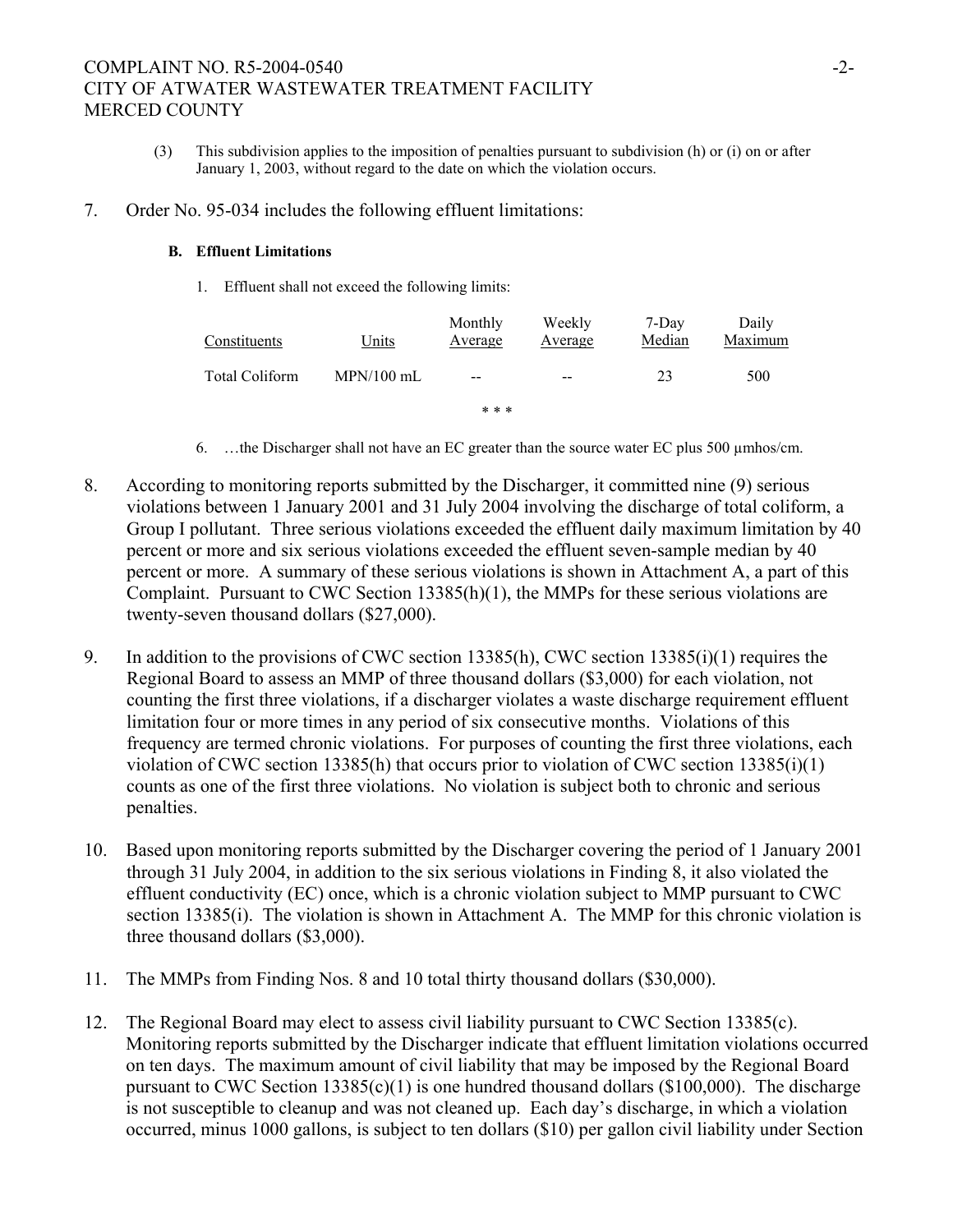#### COMPLAINT NO. R5-2004-0540 -3-CITY OF ATWATER WASTEWATER TREATMENT FACILITY MERCED COUNTY

13385(c)(2). The Discharger's potential civil liability pursuant to 13385(c)(2) exceeds \$300 million.

- 13. If the Regional Board elects to assess civil liability under CWC section 13385(e), CWC section 13385(e) requires the Regional Board, in determining the amount of any liability, to consider the nature, circumstances, extent, and gravity of the violations; whether the discharge is susceptible to cleanup or abatement, the degree of toxicity of the discharge; and with respect to the violator, the ability to pay, the effect on its ability to continue its business, any voluntary cleanup efforts undertaken, any prior history of violations, the degree of culpability, economic benefit or savings, if any, resulting from the violation, and other matters that justice may require. At a minimum, liability must be assessed at a level that recovers the economic benefits derived from the acts that constitute the violation.
- 14. Issuance of this enforcement action is exempt from the provisions of the California Environmental Quality Act (Public Resources Code Section 21000, et. seq.), in accordance with Section 15321(a)(2), Title 14, California Code of Regulations.

# **THE CITY OF ATWATER IS HEREBY GIVEN NOTICE THAT:**

- 1. The Executive Officer of the Regional Board proposes that the City of Atwater be assessed MMPs in the amount of thirty thousand dollars (\$30,000).
- 2. The Executive Officer may consider offsetting a portion of the MMPs by the monetary value of a supplemental environmental project (SEP) to be completed by the City of Atwater.
- 3. If the City of Atwater wishes the Executive Officer to consider allowing monetary credit for an SEP against a portion of the full MMPs, the City of Atwater shall comply with the following schedule:
	- a. By **1 December 2004**, agree to enter into a stipulated administrative civil liability order that will require the City of Atwater to complete an SEP as approved by the Executive Officer and pay the amount of the MMPs not approved for the SEP within thirty days from the date the Regional Board adopts the order.
	- b. By **1 December 2004**, submit a technical report, implementation schedule, and cost estimates detailing a proposed SEP consistent with CWC section 13385(l) and the WQEP. The portion of the penalty amount that may be directed to be expended on an SEP and the project itself are subject to Executive Officer approval and may not exceed fifteen thousand dollars (\$15,000) plus 50 percent of the penalty amount that exceeds fifteen thousand dollars (\$15,000).

Upon completion of the SEP and no later than **1 January 2010,** the City of Atwater shall submit verification of the actual amount of money spent by City of Atwater toward completion of the SEP.

4. A hearing shall be held by the Regional Board on **28 January 2005** unless the City of Atwater agrees to waive the hearing and pay the penalty of \$30,000 in full or enters into a stipulated administrative civil liability order as described in item 3 above.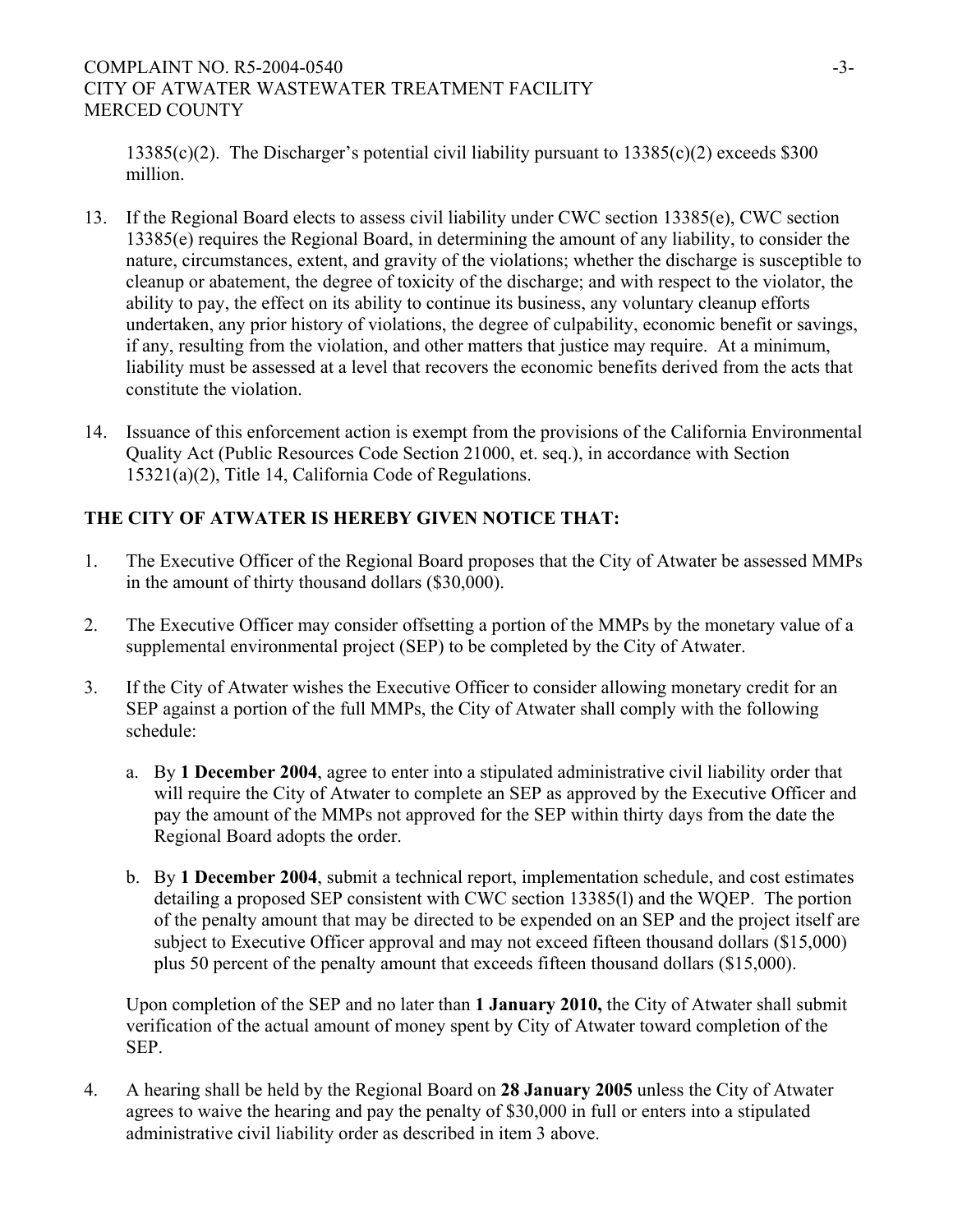- 5. The City of Atwater may waive the right to a hearing. If the City of Atwater wishes to waive the hearing, it must by **1 December 2004** either:
	- a. Check (1) on the attached waiver, sign and return it with a check made payable to the *State Water Pollution Cleanup and Abatement Account* in the amount of thirty thousand dollars (\$30,000) to the Regional Board's Rancho Cordova Office at 11020 Sun Center Drive, Rancho Cordova, California 95670-6114. The check must contain a reference to Administrative Civil Liability Complaint No. R5-2004-**0540**; or
	- b. Check (2) on the attached waiver, sign it, and return it to indicate commitment to enter into a stipulated administrative civil liability order to spend a portion of thirty dollars (\$30,000) on a proposed SEP described in an accompanying technical report; and pay any remainder resulting from this alternative to the *State Water Pollution Cleanup and Abatement Account* within **30 days** after execution of the stipulated administrative civil liability order specifying the remainder still due.

Such waiver will not become effective until 30 days after the date of this Complaint if payment in full is made, or until 30 days after formally entering into an agreement with the Executive Officer, to allow interested persons an opportunity to comment on this action.

- 6. The Executive Officer may, at his discretion and only if reasonable conditions warrant, extend the Full Compliance time schedule in Nos. 3 and 5 above, by no more than 6 months.
- 7. If the City chooses Alternative 5.b. and does not agree to enter into a stipulated administrative civil liability order within a reasonable period, or if the proposed SEP is not acceptable as determined by the Executive Officer, the full amount of the mandatory minimum penalties must be paid within **30 days** of notification by the Executive Officer.

THOMAS R. PINKOS, Executive Officer

(Date)

.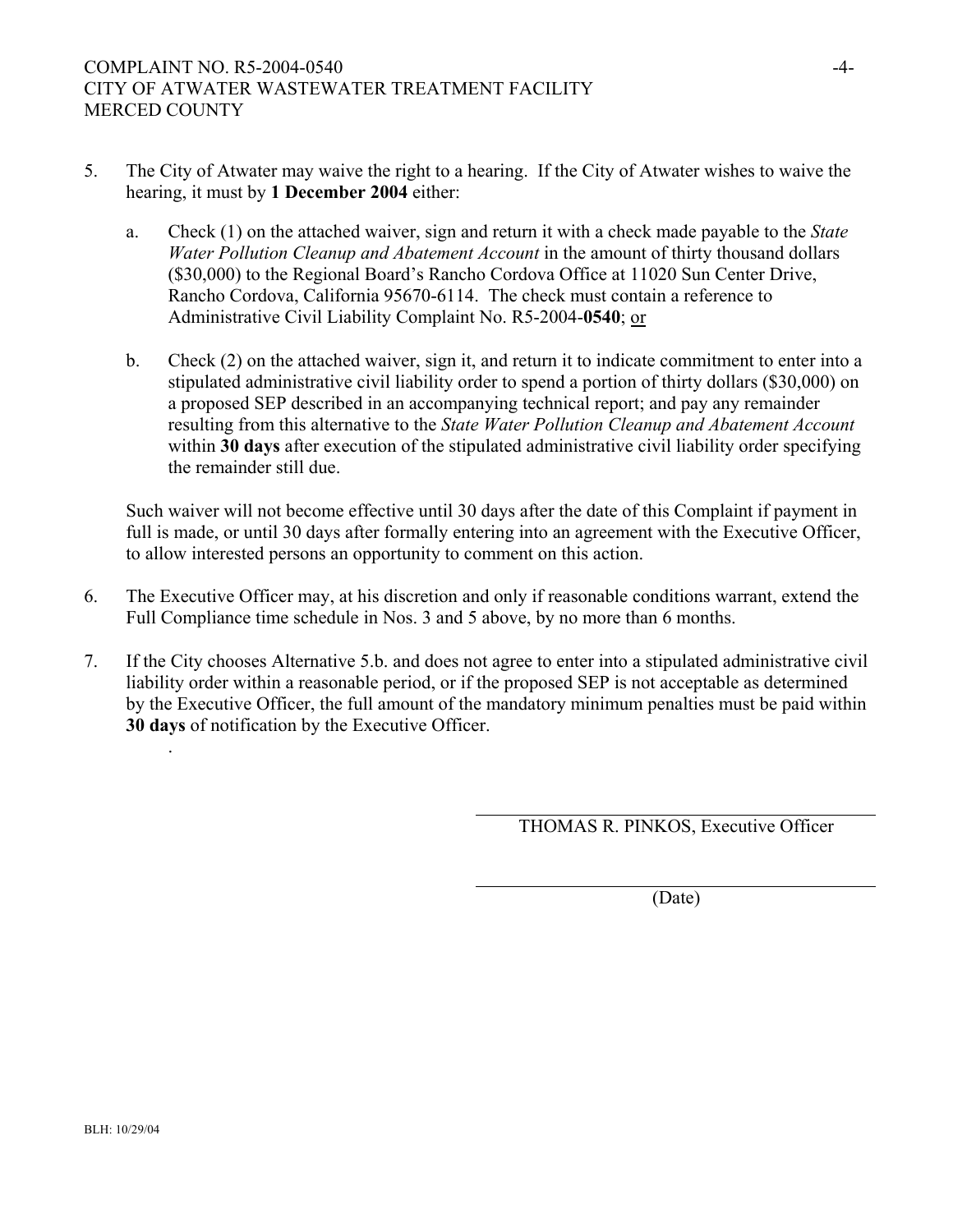#### **WAIVER**

By signing this waiver and choosing one of the following options, the City of Atwater agrees to waive its rights to a hearing before the Regional Board and to:

- 1. remit thirty thousand dollars (\$30,000) by check made payable to the *State Water Pollution Cleanup and Abatement Account* for the mandatory penalty by **1 December 2004**, or
- 2. enter into a stipulated administrative civil liability order agreeing to:
	- a. spend a portion of thirty thousand dollars (\$30,000) on a SEP in accordance with the WQEP in an amount not to exceed fifteen thousand dollars (\$15,000) plus 50 percent of the penalty amount that exceeds fifteen thousand dollars (\$15,000) and to submit a technical report detailing steps that it has taken or will take to complete the project and a time schedule. The technical report and a time schedule shall be submitted to the Regional Board's Fresno office by **1 December 2004**; and
	- b. By **30 days** after the date of signing of a stipulated administrative civil liability order containing the above SEP, pay the balance of the mandatory penalty to the *State Water Pollution Cleanup and Abatement Account*.

The City of Atwater understands that it is giving up its right to argue against the allegations made by the Executive Officer in this Complaint, and against assessment of, and the amount of, the penalty. The City of Atwater also understands that failure to comply with this agreement may result in further enforcement action including, but not limited to, referral of the matter to the Attorney General for resolution.

(Signature)

(Title)

(Date)